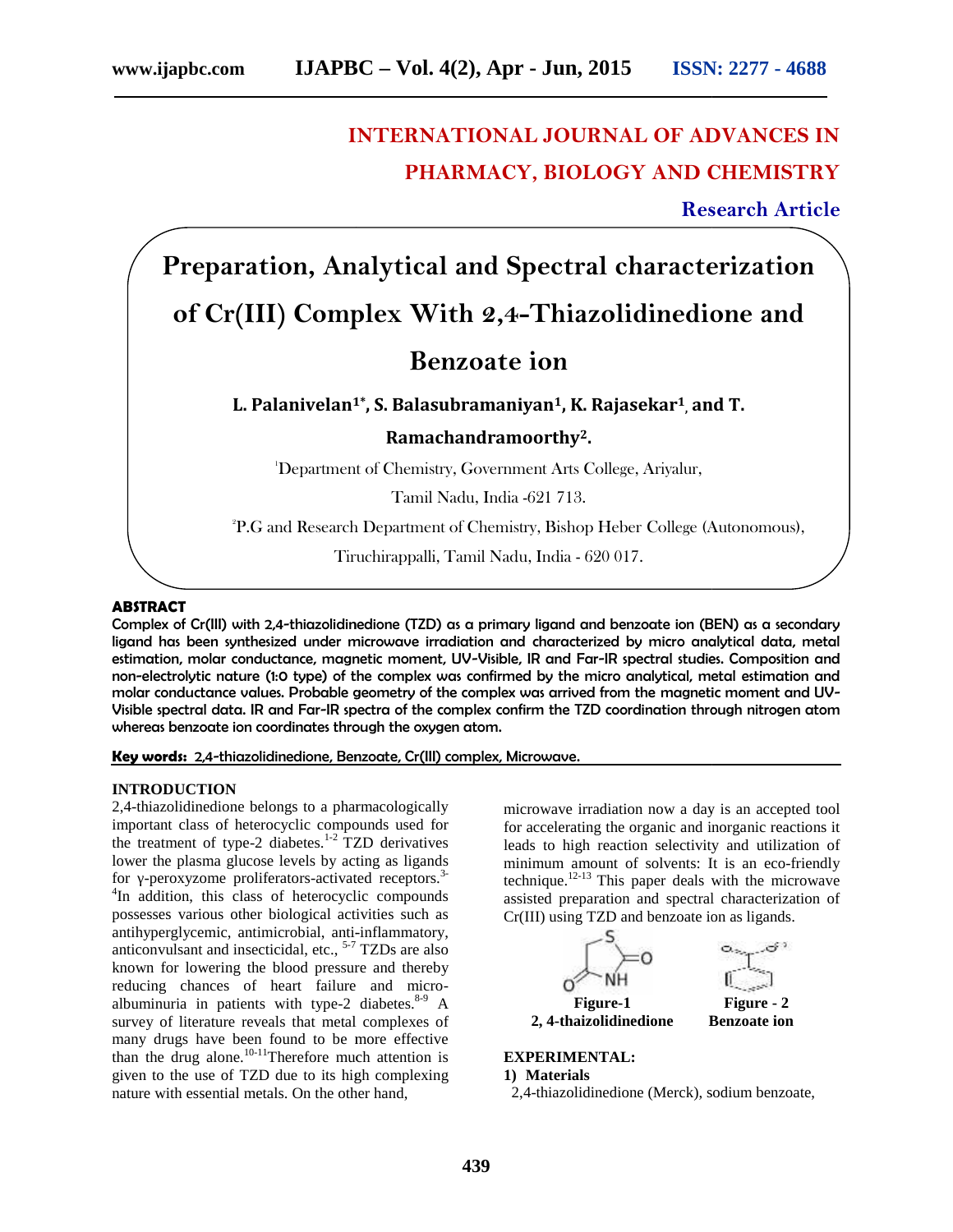chromium nitrate, DMSO, DMF, methanol, ethanol were of AnalaR grade, and used as such without further purification.

#### **2) Method**

## **a) Preparation of Cr(III) complex**

Chromium nitrate 1.00g (2.50 mmol) dissolved in methanol, 2,4-thiazolidinedione 0.90 g (7.47 mmol) in methanol was added in drops with constant stirring; The mixture was irradiated in a microwave oven for about 10 seconds. Then sodium benzoate 1.08 g (7.50 mmol) in ethanol was added to the above solution and the whole mixture was irradiated in a microwave oven for 10 seconds. The precipitated green coloured complex was filtered, washed with ethanol and dried.

#### **b) Instrumental techniques**

The elemental analysis of the complexes was carried out by using (Thermo Finnegan make, Flash EA1112 Series Instrument) CHNS (O) analyzer. The electrical conductivity measurements were conducted using 10<sup>-3</sup> M solutions of the metal complexes in acetonitrile with Systronic Conductivity Bridge 304 at 30°C. The UV-Visible spectra of Cr(III) complex was recorded on Varian, Cary 5000 model UV Spectrophotometer. The IR spectra of the ligand and complex were recorded on a Perkin Elmer, Spectrum RX-I, FT IR spectrometer in 4000-400  $\text{cm}^{-1}$  range with KBr pellet technique. The Far-IR Spectrum of the complex was recorded by Bruker 3000, FT IR Spectrometer.



 $Figure - 3$ **UV-Visible spectrum of Cr (III) complex**



**Figure-4 IR spectrum of 2,4-thiazolidinedione**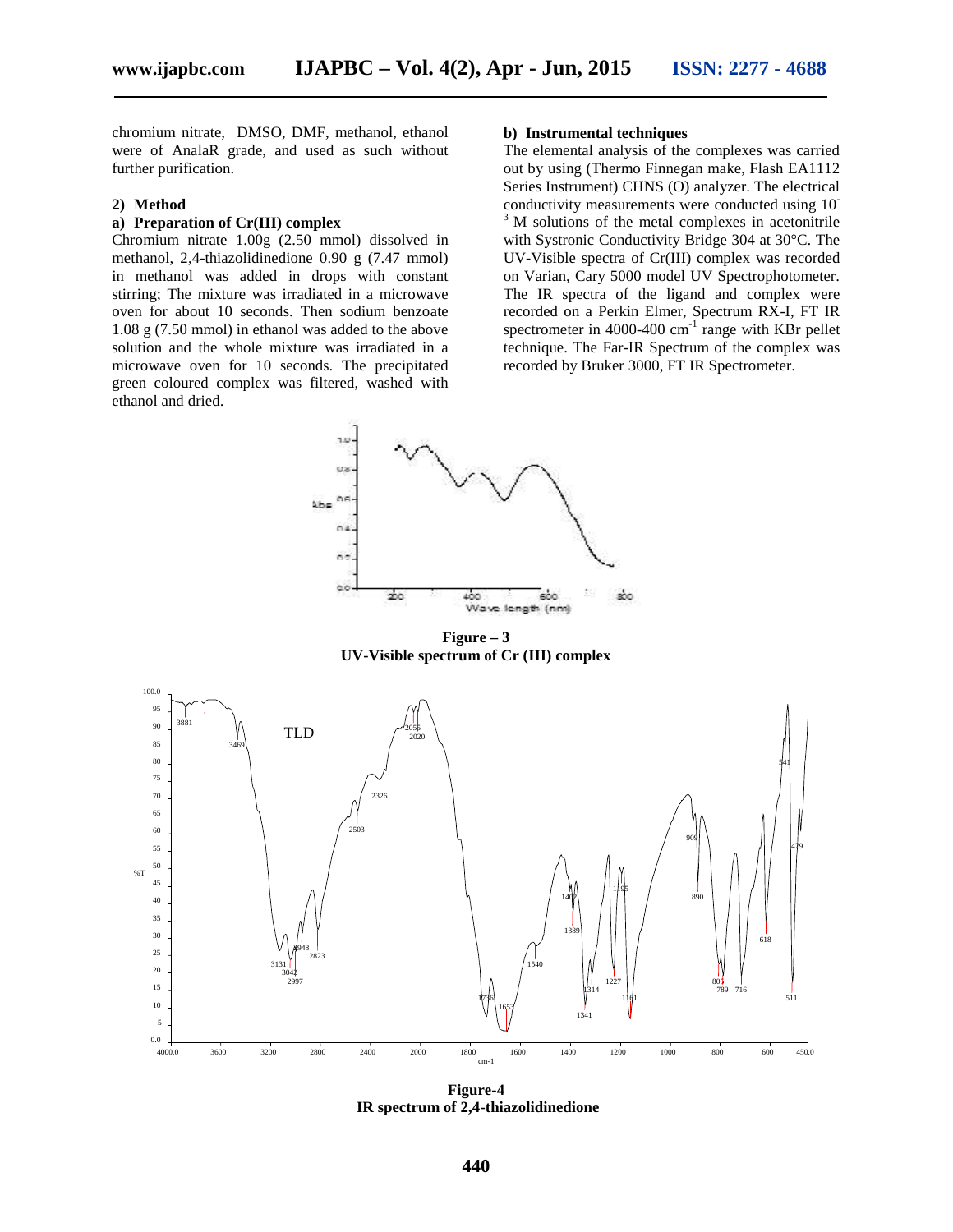

**Figure-5 IR spectrum of [Cr(BEN)3(TZD)<sup>3</sup>**

**Table-1 Analytical data of [Cr(BEN)3(TZD)3]**

| Complex                   | % of elements |      |      |       |       | <b>Molar conductance</b><br>$(ohm-1cm2mol-1)$ | Yield<br>(0/0) |    |
|---------------------------|---------------|------|------|-------|-------|-----------------------------------------------|----------------|----|
|                           |               |      |      |       |       | M                                             | 90.30          | 65 |
| $[Cr(Benz)_{3}(TZD)_{3}]$ | 46.99         | 4.60 | 5.48 | 25.06 | 12.05 | 6.78                                          |                |    |

## **RESULTS AND DISCUSSION Analytical data**

The prepared complex was green in colour with the yield of about 65%. The elemental analytical data were in good agreement with the calculated values. From the results of elemental analysis and metal estimation, the formula of the complex was given as  $[Cr(BEN)_{3}(TZD)_{3}]$ . The molar conductance value  $(90.3 \text{ ohm}^{-1} \text{cm}^2 \text{mol}^{-1})$  indicates the non electrolytic  $(1:0$  type) nature of the complex.<sup>14</sup>

#### **Magnetic moment and UV-Visible spectra**:

The magnetic moment value of Cr(III) complex 3.50 BM, which confirm its octahedral geometry. The complex exhibits three  $_{\text{max}}$  values at 582 nm ( $_1$ ), 420 nm (2) and 276 nm (3) which corresponds to  ${}^{4}T_{1g}$ <br> ${}^{4}A_{2g}$ ,  ${}^{4}T_{1g}$  (F)  ${}^{4}A_{2g}$  and  ${}^{4}T_{1g}$  (P)  ${}^{4}A_{2g}$ . These  ${}^{4}A_{2g}$  and  ${}^{4}T_{1g}$  (P) transitions also confirm the distorted octahedral geometry of the complex.<sup>15</sup>

### **IR and Far-IR spectra16-17**

The IR spectra give the information about the functional groups present in the ligand which are entering into the coordination sphere .The IR spectrum of free TZD showed  $(C=O)$  at 3437cm

<sup>1</sup>, (N-H) at  $3452 \text{cm}^{-1}$  and (C-N) at 1286 cm<sup>-1</sup>. The (N-H) stretching frequency gets broadened in the complex at  $3431 \text{cm}^{-1}$ . The benzoate ion shows the asymmetric and symmetric stretching vibrations of carboxylate group in the region  $1352-1550 \text{cm}^{-1}$  which get broadened in the complex $(1535-1599 \text{ cm}^{-1})$ . These observations indicate that the ligands which have entered into the coordination sphere of the Cr(III) complex. In far-IR spectrum, the M-N coordination of TZD at 507 cm-1 and M-O coordination of benzoate ion at  $419 \text{ cm}^{-1}$  confirm the ligating atoms of both the ligands.

#### **CONCLUSION**

Cr(III) complex with TZD and benzoate ion was prepared under microwave irradiation and characterized by various physico-chemical and spectral methods. The molecular formula of the complex is  $[Cr(BEN)_{3}(TZD)_{3}]$ . The probable geometry of the complex is distorted octahedral.

## **ACKNOWLEDGEMENT**

The authors thank the Principal, Government Arts College, Ariyalur for the facilities provided to carry out the work; they also thank to the Head and Staff